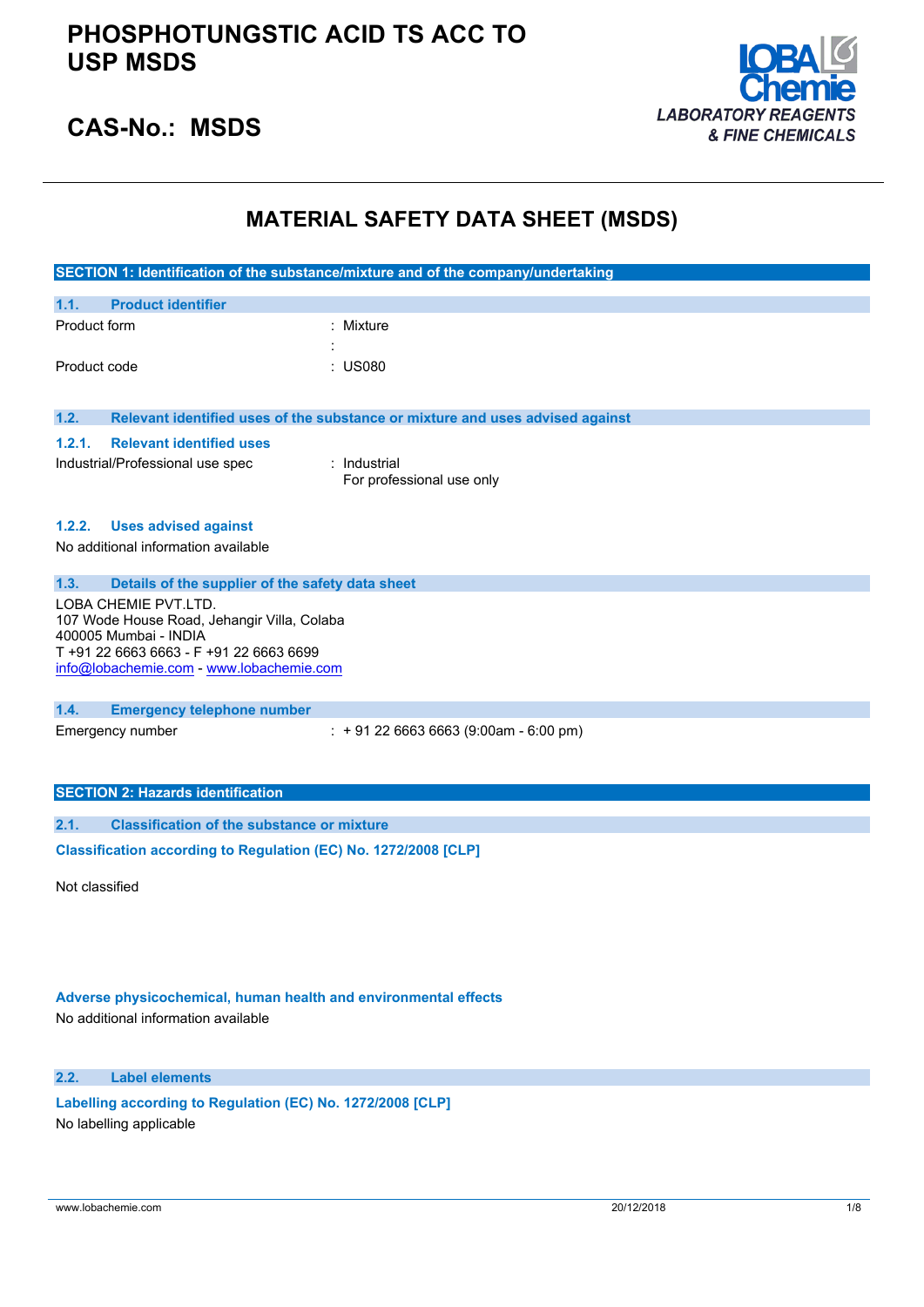Safety Data Sheet

## **2.3. Other hazards**

No additional information available

| <b>SECTION 3: Composition/information on ingredients</b> |                   |  |
|----------------------------------------------------------|-------------------|--|
|                                                          |                   |  |
| 3.1.                                                     | <b>Substances</b> |  |
| Not applicable                                           |                   |  |

| <b>Name</b>             | <b>Product identifier</b>                 | $\frac{0}{0}$ | <b>Classification according</b><br>to Regulation (EC) No.<br>1272/2008 [CLP] |
|-------------------------|-------------------------------------------|---------------|------------------------------------------------------------------------------|
| <b>WATER AR</b>         | (CAS-No.) 7732-18-5<br>(EC-No.) 231-791-2 | $99 - 100$    | Not classified                                                               |
| PHOSPHOTUNGSTIC ACID AR | (CAS-No.) 12501-23-4                      | $0.5 - 1$     | Skin Corr. 1B, H314                                                          |

Full text of H-statements: see section 16

|      | <b>SECTION 4: First aid measures</b>                        |                                                                                                                                                                                   |
|------|-------------------------------------------------------------|-----------------------------------------------------------------------------------------------------------------------------------------------------------------------------------|
|      |                                                             |                                                                                                                                                                                   |
| 4.1. | <b>Description of first aid measures</b>                    |                                                                                                                                                                                   |
|      | First-aid measures after inhalation                         | : Remove person to fresh air and keep comfortable for breathing.                                                                                                                  |
|      | First-aid measures after skin contact                       | : Gently wash with plenty of soap and water.                                                                                                                                      |
|      | First-aid measures after eye contact                        | Remove contact lenses, if present and easy to do. Continue rinsing. Rinse cautiously<br>with water for several minutes. If eye irritation persists: Get medical advice/attention. |
|      | First-aid measures after ingestion                          | $\pm$ Rinse mouth out with water.                                                                                                                                                 |
| 4.2. | Most important symptoms and effects, both acute and delayed |                                                                                                                                                                                   |
|      | No additional information available                         |                                                                                                                                                                                   |
| 4.3. |                                                             | Indication of any immediate medical attention and special treatment needed                                                                                                        |
|      | Treat symptomatically.                                      |                                                                                                                                                                                   |
|      | <b>SECTION 5: Firefighting measures</b>                     |                                                                                                                                                                                   |
| 5.1. | <b>Extinguishing media</b>                                  |                                                                                                                                                                                   |
|      |                                                             |                                                                                                                                                                                   |
|      | Suitable extinguishing media                                | : dry chemical powder, alcohol-resistant foam, carbon dioxide (CO2).                                                                                                              |
|      | Unsuitable extinguishing media                              | : Do not use extinguishing media containing water.                                                                                                                                |
| 5.2. | Special hazards arising from the substance or mixture       |                                                                                                                                                                                   |
|      | No additional information available                         |                                                                                                                                                                                   |
| 5.3. | <b>Advice for firefighters</b>                              |                                                                                                                                                                                   |
|      | Protection during firefighting                              | : Do not attempt to take action without suitable protective equipment.                                                                                                            |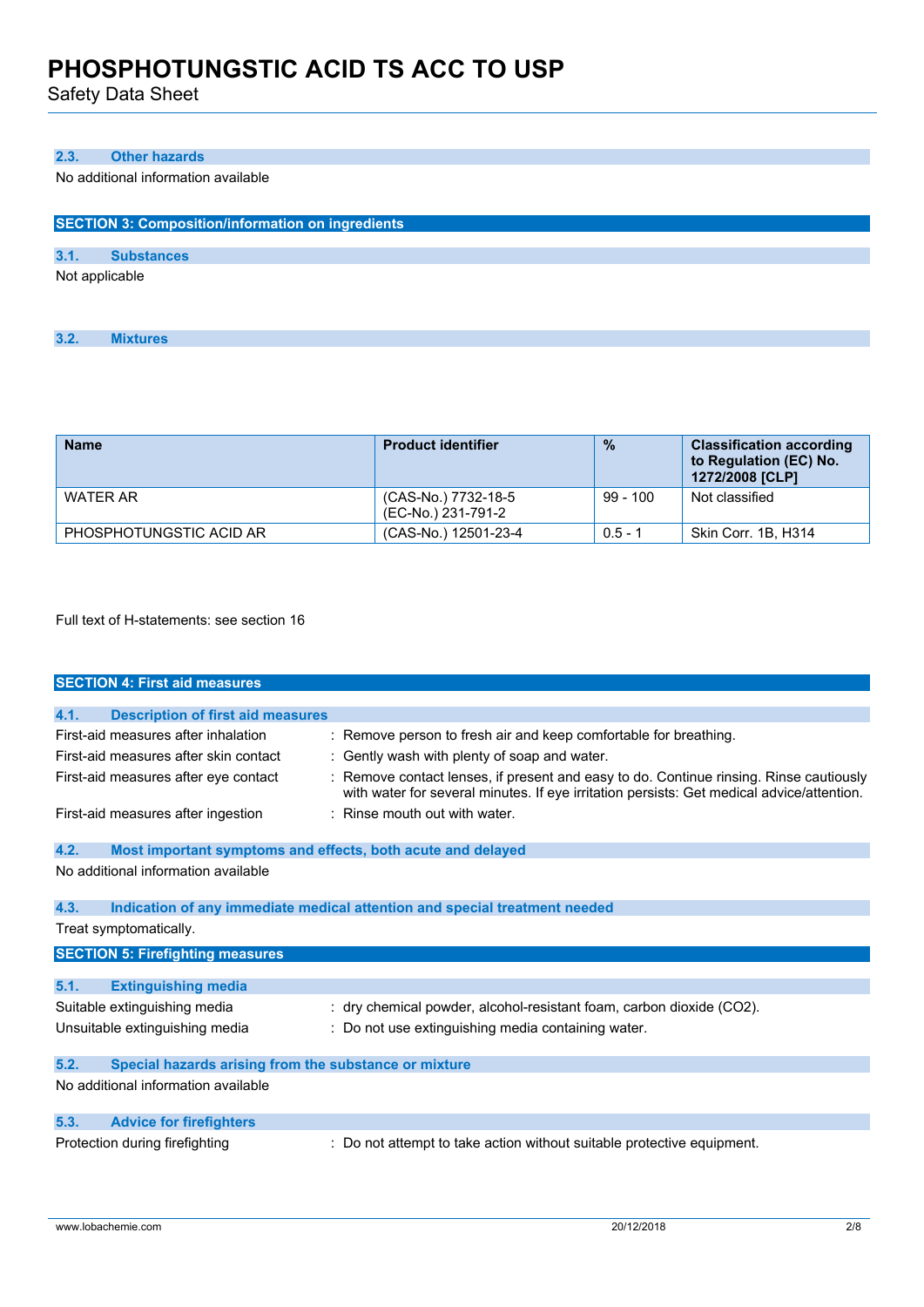Safety Data Sheet

|        | <b>SECTION 6: Accidental release measures</b>                       |                                                                                                                            |
|--------|---------------------------------------------------------------------|----------------------------------------------------------------------------------------------------------------------------|
|        |                                                                     |                                                                                                                            |
| 6.1.   |                                                                     | Personal precautions, protective equipment and emergency procedures                                                        |
| 6.1.1. | For non-emergency personnel                                         |                                                                                                                            |
|        | <b>Emergency procedures</b>                                         | : Avoid contact with skin, eyes and clothing.                                                                              |
| 6.1.2. | For emergency responders                                            |                                                                                                                            |
|        | Protective equipment                                                | : Use personal protective equipment as required.                                                                           |
|        |                                                                     |                                                                                                                            |
| 6.2.   | <b>Environmental precautions</b>                                    |                                                                                                                            |
|        | Avoid release to the environment.                                   |                                                                                                                            |
|        |                                                                     |                                                                                                                            |
| 6.3.   | Methods and material for containment and cleaning up                |                                                                                                                            |
|        | Methods for cleaning up                                             | : Clean up immediately by sweeping or vacuum.                                                                              |
| 6.4.   | <b>Reference to other sections</b>                                  |                                                                                                                            |
|        | No additional information available                                 |                                                                                                                            |
|        | <b>SECTION 7: Handling and storage</b>                              |                                                                                                                            |
|        |                                                                     |                                                                                                                            |
| 7.1.   | <b>Precautions for safe handling</b>                                |                                                                                                                            |
|        | Precautions for safe handling                                       | : Avoid contact with skin and eyes.                                                                                        |
|        | Hygiene measures                                                    | : Wash hands and other exposed areas with mild soap and water before eating,<br>drinking or smoking and when leaving work. |
|        |                                                                     |                                                                                                                            |
| 7.2.   | <b>Conditions for safe storage, including any incompatibilities</b> |                                                                                                                            |
|        | Storage conditions                                                  | : Store in a well-ventilated place. Keep cool.                                                                             |
|        |                                                                     |                                                                                                                            |
| 7.3.   | <b>Specific end use(s)</b>                                          |                                                                                                                            |
|        | No additional information available                                 |                                                                                                                            |
|        | <b>SECTION 8: Exposure controls/personal protection</b>             |                                                                                                                            |
| 8.1.   | <b>Control parameters</b>                                           |                                                                                                                            |
|        | No additional information available                                 |                                                                                                                            |
|        |                                                                     |                                                                                                                            |

| 8.2.<br><b>Exposure controls</b>                              |                                      |  |
|---------------------------------------------------------------|--------------------------------------|--|
| Hand protection                                               | : Protective gloves                  |  |
| Eye protection                                                | : Chemical goggles or safety glasses |  |
| Skin and body protection                                      | : Wear suitable protective clothing  |  |
| Respiratory protection                                        | : Wear respiratory protection.       |  |
| <b>SECTION 9: Physical and chemical properties</b>            |                                      |  |
| Information on basic physical and chemical properties<br>9.1. |                                      |  |
| Physical state                                                | $:$ Liquid                           |  |
| Colour                                                        | : Clear Colorless.                   |  |
| Odour                                                         | : No data available                  |  |
| Odour threshold                                               | : No data available                  |  |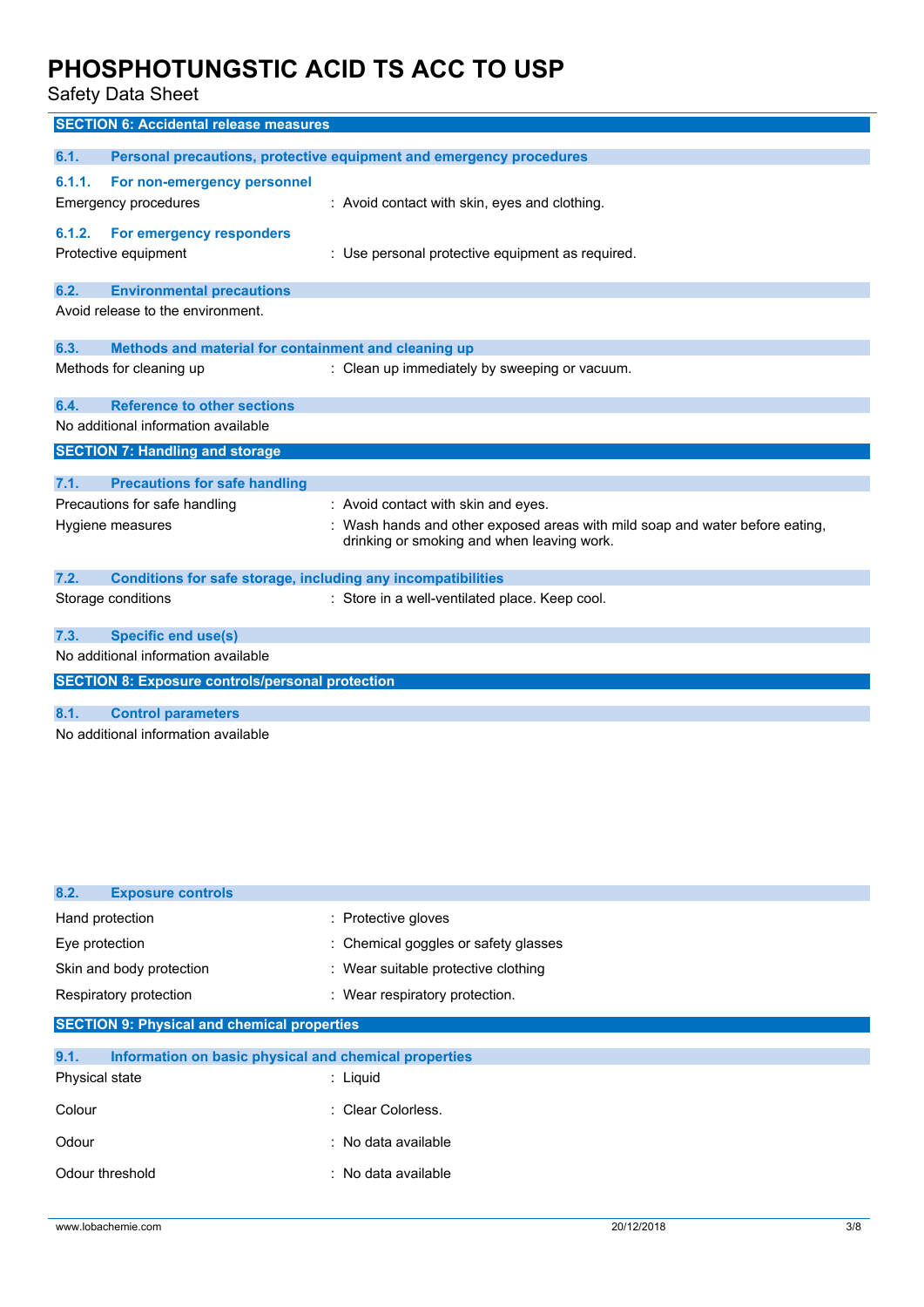## Safety Data Sheet

| pH                                         | No data available                         |
|--------------------------------------------|-------------------------------------------|
| Relative evaporation rate (butylacetate=1) | No data available<br>$\ddot{\phantom{a}}$ |
| Melting point                              | No data available                         |
| Freezing point                             | No data available                         |
| Boiling point                              | No data available                         |
| Flash point                                | No data available                         |
| Auto-ignition temperature                  | No data available                         |
| Decomposition temperature                  | No data available                         |
| Flammability (solid, gas)                  | No data available                         |
| Vapour pressure                            | No data available                         |
| Relative vapour density at 20 °C           | No data available                         |
| Relative density                           | No data available                         |
| Solubility                                 | No data available                         |
| Log Pow                                    | No data available                         |
| Viscosity, kinematic                       | No data available                         |
| Viscosity, dynamic                         | No data available                         |
| <b>Explosive properties</b>                | No data available                         |
| Oxidising properties                       | No data available                         |
| <b>Explosive limits</b>                    | No data available                         |

| 9.2.             | <b>Other information</b>                    |
|------------------|---------------------------------------------|
|                  | No additional information available         |
|                  | <b>SECTION 10: Stability and reactivity</b> |
|                  |                                             |
| 10.1.            | <b>Reactivity</b>                           |
|                  | No additional information available         |
| 10.2.            | <b>Chemical stability</b>                   |
|                  | Stable under normal conditions.             |
| 10.3.            | <b>Possibility of hazardous reactions</b>   |
|                  | No additional information available         |
| 10.4.            | <b>Conditions to avoid</b>                  |
| Direct sunlight. |                                             |
| 10.5.            | <b>Incompatible materials</b>               |
|                  | No additional information available         |
| 10.6.            | <b>Hazardous decomposition products</b>     |
|                  | No additional information available         |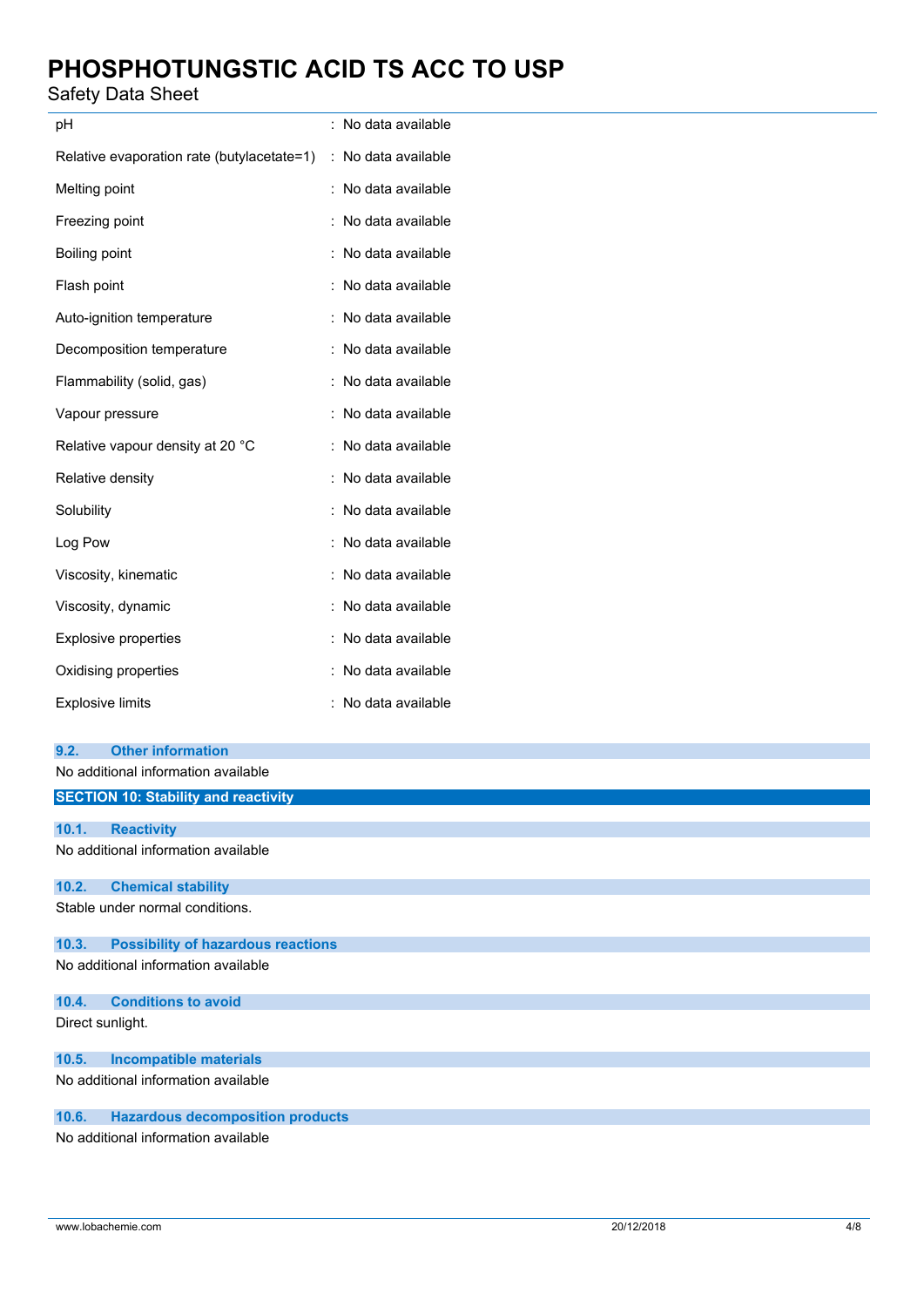Safety Data Sheet

## **SECTION 11: Toxicological information**

| 11.1.<br><b>Information on toxicological effects</b> |                         |
|------------------------------------------------------|-------------------------|
| Acute toxicity                                       | : Not classified        |
| Skin corrosion/irritation                            | : Not classified        |
| Serious eye damage/irritation                        | $\colon$ Not classified |
| Respiratory or skin sensitisation                    | : Not classified        |
| Germ cell mutagenicity                               | : Not classified        |
| Carcinogenicity                                      | : Not classified        |
| Reproductive toxicity                                | : Not classified        |
| STOT-single exposure                                 | : Not classified        |
| STOT-repeated exposure                               | : Not classified        |
| Aspiration hazard                                    | : Not classified        |

| <b>SECTION 12: Ecological information</b>          |
|----------------------------------------------------|
|                                                    |
| 12.1.<br><b>Toxicity</b>                           |
| No additional information available                |
|                                                    |
|                                                    |
|                                                    |
|                                                    |
|                                                    |
| 12.2.<br><b>Persistence and degradability</b>      |
| No additional information available                |
|                                                    |
|                                                    |
| <b>Bioaccumulative potential</b><br>12.3.          |
| No additional information available                |
|                                                    |
|                                                    |
| 12.4.<br><b>Mobility in soil</b>                   |
| No additional information available                |
|                                                    |
| <b>Results of PBT and vPvB assessment</b><br>12.5. |
| No additional information available                |
|                                                    |

|       | 12.6. Other adverse effects                |
|-------|--------------------------------------------|
|       | No additional information available        |
|       | <b>SECTION 13: Disposal considerations</b> |
|       |                                            |
| 13.1. | Waste treatment methods                    |
|       |                                            |

No additional information available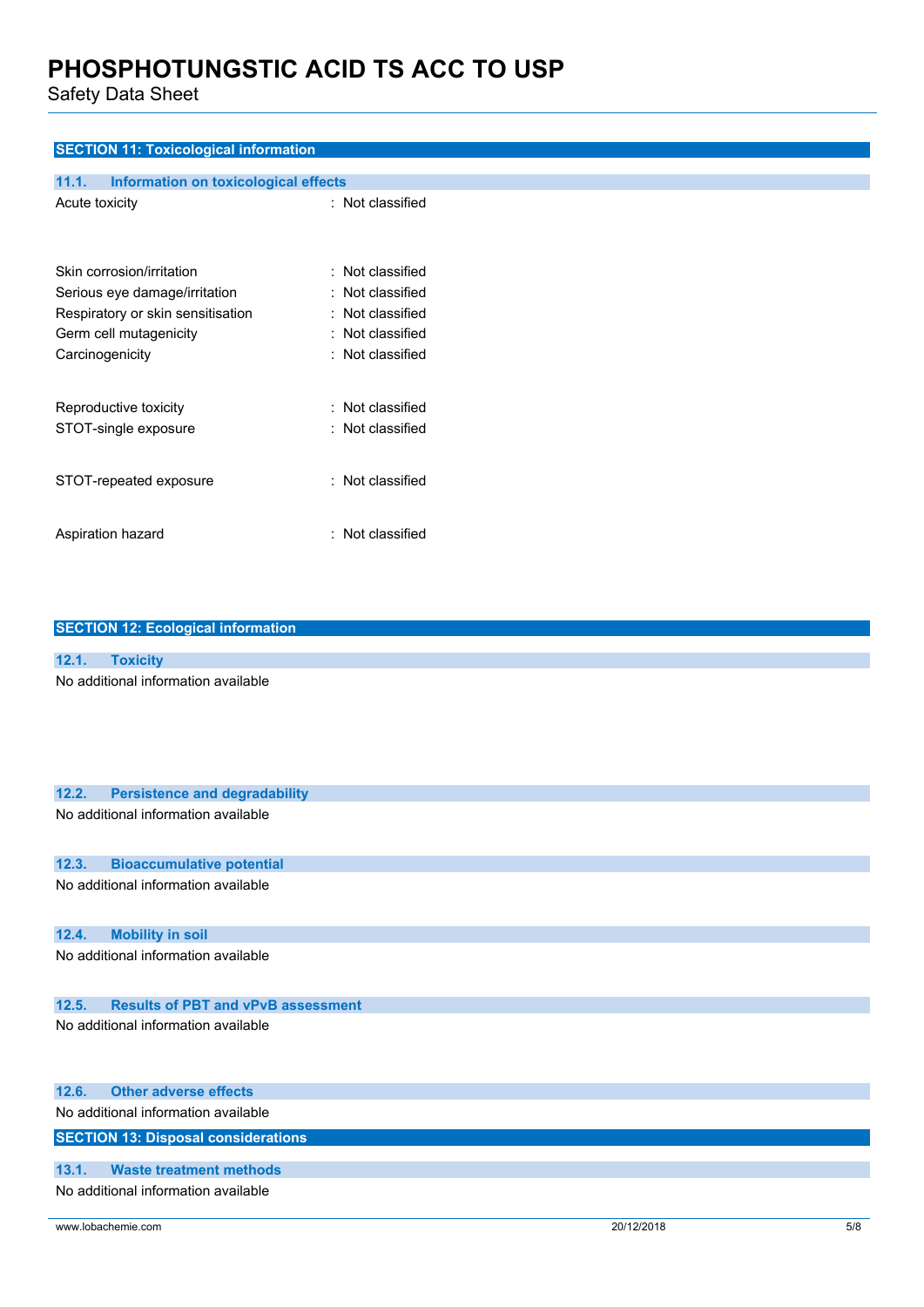Safety Data Sheet

**SECTION 14: Transport information**

In accordance with ADR / RID / IMDG / IATA / ADN

| 14.1.<br><b>UN number</b>                                                                                                                            |                                                                                                |
|------------------------------------------------------------------------------------------------------------------------------------------------------|------------------------------------------------------------------------------------------------|
| UN-No. (ADR)<br>UN-No. (IMDG)<br>UN-No. (IATA)<br>UN-No. (ADN)<br>UN-No. (RID)                                                                       | : Not applicable<br>Not applicable<br>Not applicable<br>Not applicable<br>: Not applicable     |
| 14.2.<br><b>UN proper shipping name</b>                                                                                                              |                                                                                                |
| Proper Shipping Name (ADR)<br>Proper Shipping Name (IMDG)<br>Proper Shipping Name (IATA)<br>Proper Shipping Name (ADN)<br>Proper Shipping Name (RID) | : Not applicable<br>Not applicable<br>: Not applicable<br>: Not applicable<br>: Not applicable |
| 14.3.<br><b>Transport hazard class(es)</b>                                                                                                           |                                                                                                |
| <b>ADR</b>                                                                                                                                           |                                                                                                |
| Transport hazard class(es) (ADR)                                                                                                                     | : Not applicable                                                                               |
| <b>IMDG</b>                                                                                                                                          |                                                                                                |
| Transport hazard class(es) (IMDG)                                                                                                                    | : Not applicable                                                                               |
| <b>IATA</b>                                                                                                                                          |                                                                                                |
| Transport hazard class(es) (IATA)                                                                                                                    | : Not applicable                                                                               |
| <b>ADN</b>                                                                                                                                           |                                                                                                |
| Transport hazard class(es) (ADN)                                                                                                                     | : Not applicable                                                                               |
| <b>RID</b>                                                                                                                                           |                                                                                                |
| Transport hazard class(es) (RID)                                                                                                                     | : Not applicable                                                                               |
| 14.4.<br><b>Packing group</b>                                                                                                                        |                                                                                                |
| Packing group (ADR)                                                                                                                                  | : Not applicable                                                                               |
| Packing group (IMDG)                                                                                                                                 | : Not applicable                                                                               |
| Packing group (IATA)                                                                                                                                 | Not applicable                                                                                 |
| Packing group (ADN)                                                                                                                                  | : Not applicable                                                                               |
| Packing group (RID)                                                                                                                                  | : Not applicable                                                                               |
| <b>Environmental hazards</b><br>14.5.                                                                                                                |                                                                                                |
| Dangerous for the environment                                                                                                                        | : No                                                                                           |
| Marine pollutant                                                                                                                                     | : No                                                                                           |
| Other information                                                                                                                                    | : No supplementary information available                                                       |

#### $14.6.$ **14.6. Special precautions for user**

**- Overland transport**

Not applicable

## **- Transport by sea**

Not applicable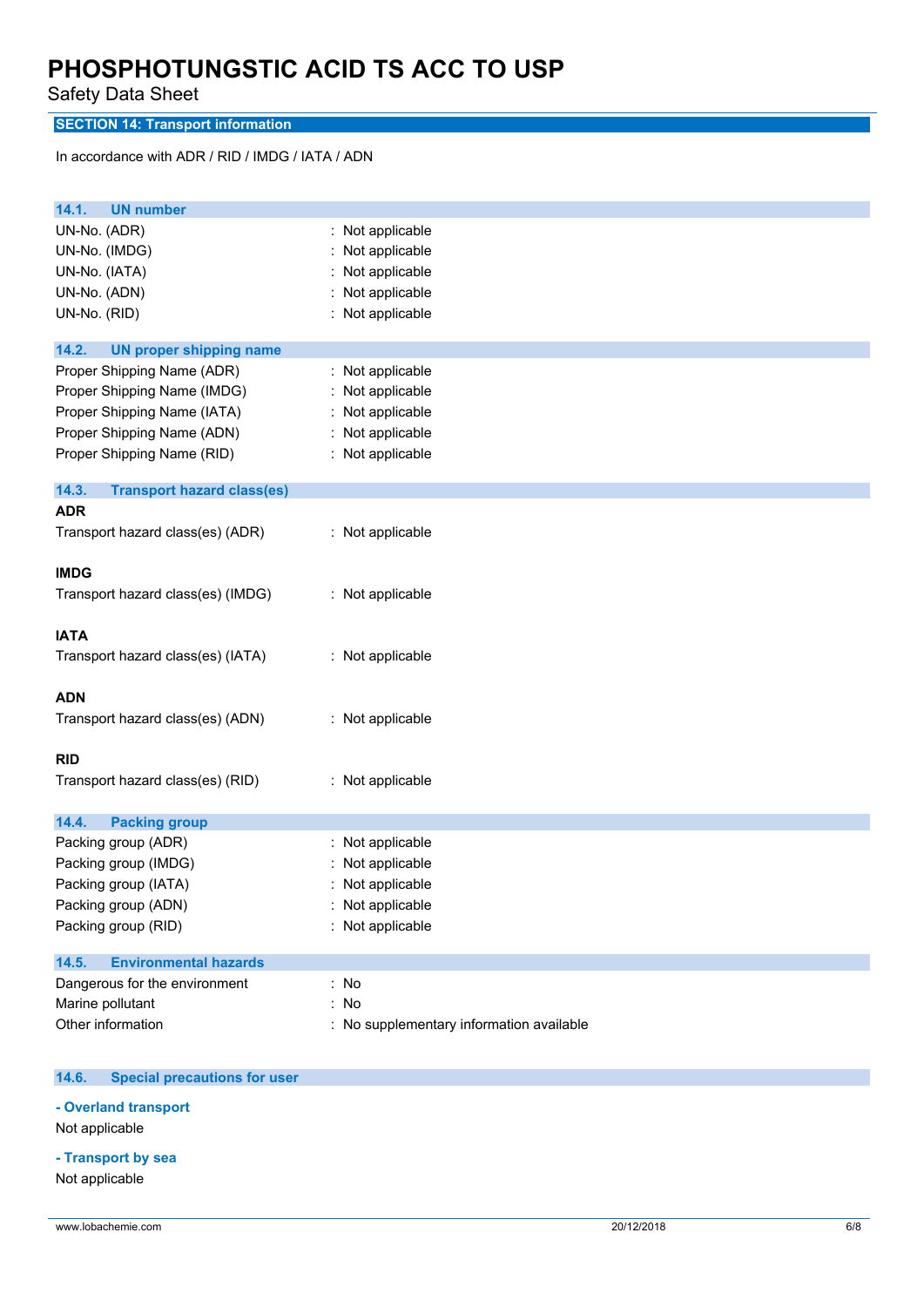Safety Data Sheet

## **- Air transport**

Not applicable

### **- Inland waterway transport**

Not applicable

## **- Rail transport**

Not applicable

### **14.7. Transport in bulk according to Annex II of MARPOL 73/78 and the IBC Code**

Not applicable

**SECTION 15: Regulatory information**

**15.1. Safety, health and environmental regulations/legislation specific for the substance or mixture**

### **15.1.1. EU-Regulations**

Contains no REACH substances with Annex XVII restrictions Contains no substance on the REACH candidate list

Contains no REACH Annex XIV substances

## **15.1.2. National regulations**

### **Germany**

| Reference to AwSV                                                                       | : Water hazard class (WGK) 3, severe hazard to water (Classification according to<br>AwSV, Annex 1) |
|-----------------------------------------------------------------------------------------|-----------------------------------------------------------------------------------------------------|
| 12th Ordinance Implementing the Federal<br>Immission Control Act - 12. BlmSchV          | : Is not subject of the 12. BlmSchV (Hazardous Incident Ordinance)                                  |
| <b>Netherlands</b>                                                                      |                                                                                                     |
| SZW-lijst van kankerverwekkende stoffen                                                 | : None of the components are listed                                                                 |
| SZW-lijst van mutagene stoffen                                                          | : None of the components are listed                                                                 |
| NIET-limitatieve lijst van voor de<br>voortplanting giftige stoffen - Borstvoeding      | : None of the components are listed                                                                 |
| NIET-limitatieve lijst van voor de<br>voortplanting giftige stoffen -<br>Vruchtbaarheid | : None of the components are listed                                                                 |
| NIET-limitatieve lijst van voor de<br>voortplanting giftige stoffen - Ontwikkeling      | : None of the components are listed                                                                 |

## **15.2. Chemical safety assessment**

No additional information available

## **SECTION 16: Other information**